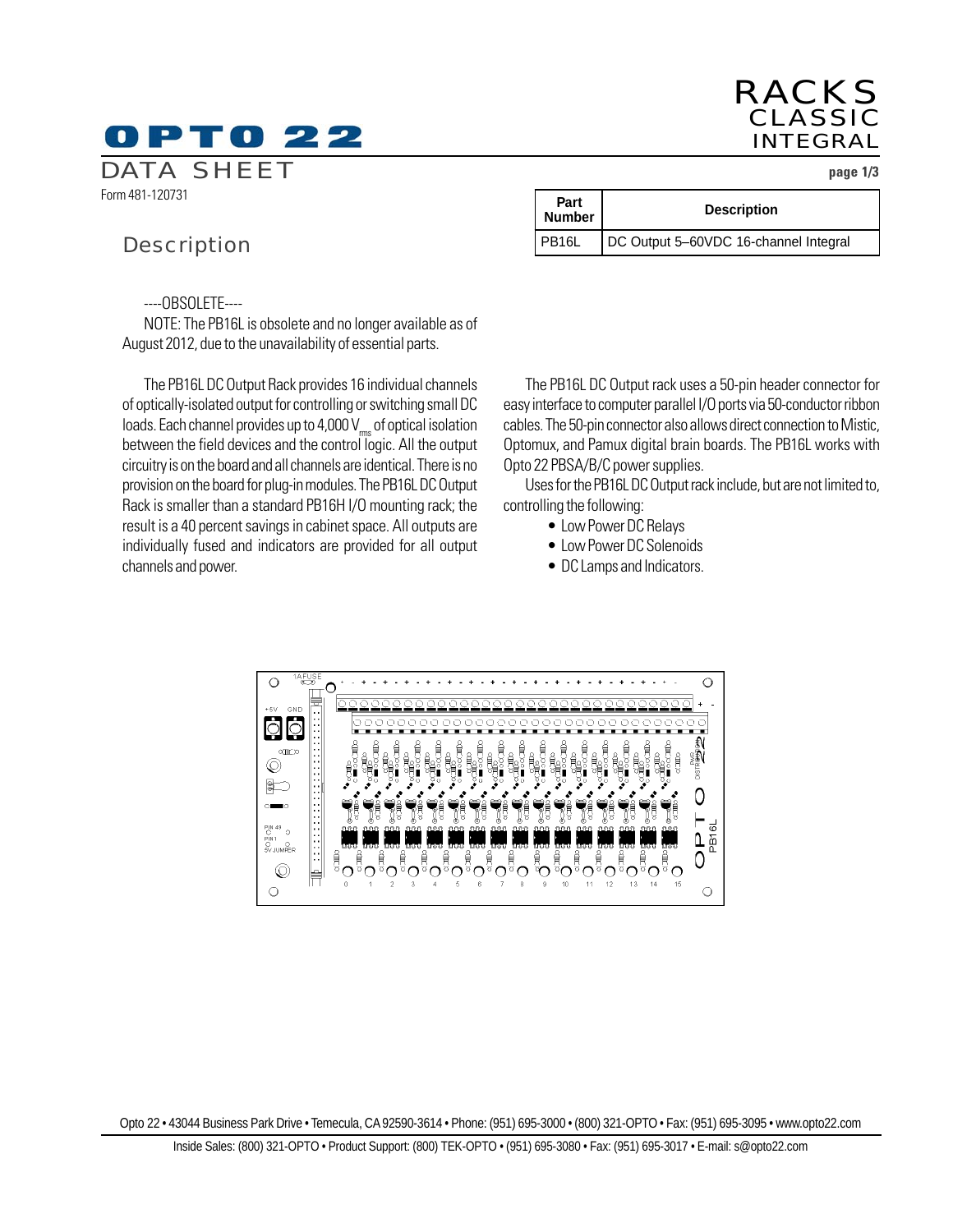

Form 481-120731

### *Specifications*

#### **PB16L Specification**

| Load Voltage Rating                                | 5-60 VDC                           |
|----------------------------------------------------|------------------------------------|
| <b>Output Current Rating</b>                       | 0.5 amp @ 45° C<br>0.2 amp @ 70° C |
| One Second Surge                                   | 1.3 amp                            |
| Output Voltage Drop                                | 1.6 VDC maximum                    |
| Off-state Leakage @ Maximum<br>Voltage             | 1 mA maximum                       |
| Isolation<br>Input-to-Output<br>Channel-to-Channel | 4,000 Vrms<br>300 Vrms continuous  |
| Turn-on Time:                                      | 100 microseconds                   |
| Turn-off Time:                                     | 100 microseconds                   |
| Logic Supply Voltage Range:                        | 4.5–6.0 VDC                        |
| Logic Supply Current:                              | 190 mA @ 5 VDC                     |
| Operating Ambient Temperature:                     | - 30° to 70° C                     |

## *Dimensions*



#### Opto 22 • 43044 Business Park Drive • Temecula, CA 92590-3614 • Phone: (951) 695-3000 • (800) 321-OPTO • Fax: (951) 695-3095 • www.opto22.com

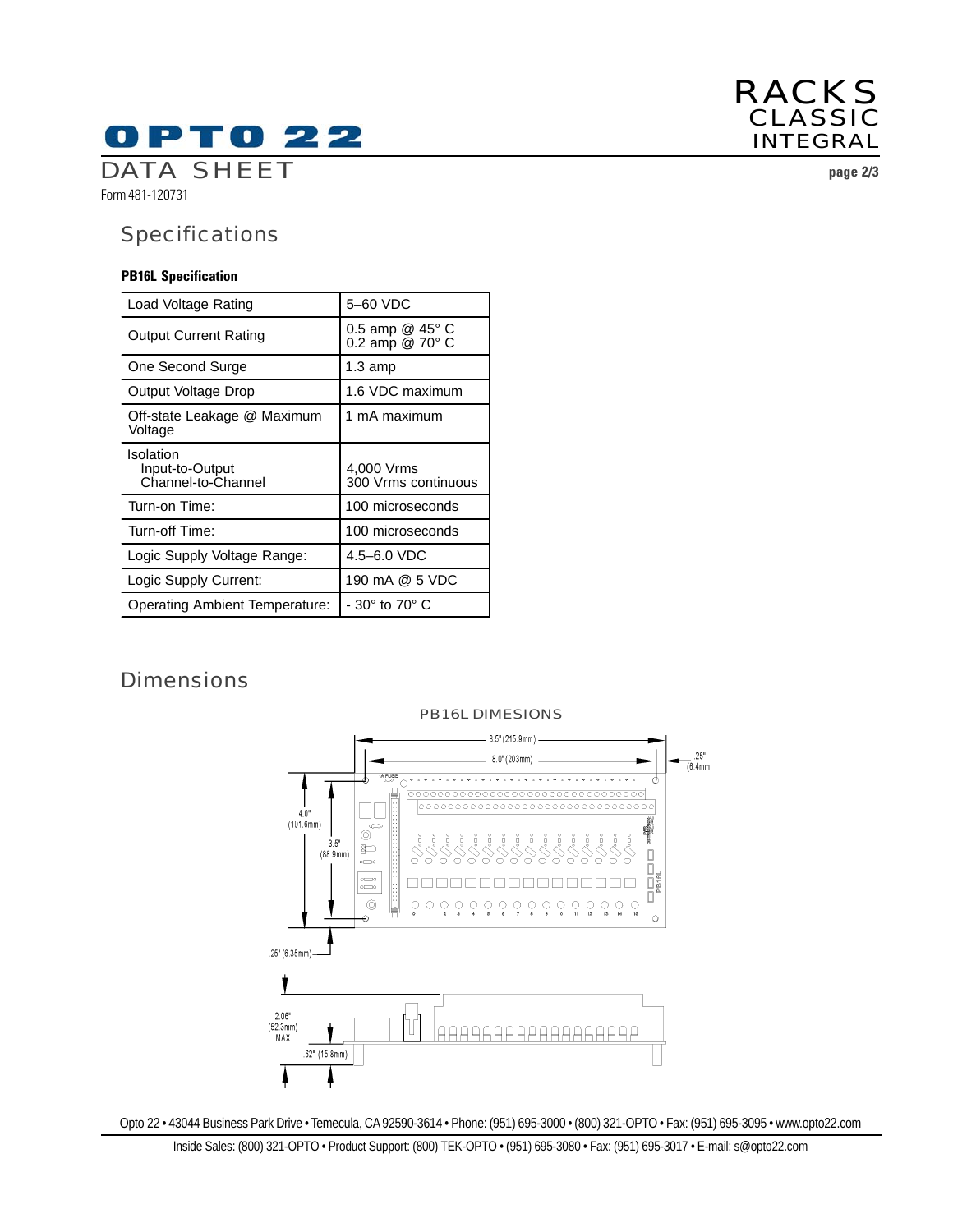

*RACKS CLASSIC INTEGRAL*

Form 481-120731

### *Connections*



Opto 22 • 43044 Business Park Drive • Temecula, CA 92590-3614 • Phone: (951) 695-3000 • (800) 321-OPTO • Fax: (951) 695-3095 • www.opto22.com

Inside Sales: (800) 321-OPTO • Product Support: (800) TEK-OPTO • (951) 695-3080 • Fax: (951) 695-3017 • E-mail: s@opto22.com © 1991–2001 Opto 22. All rights reserved. All trademarks, trade names, logos, and service marks referenced herein belong to their respective companies.